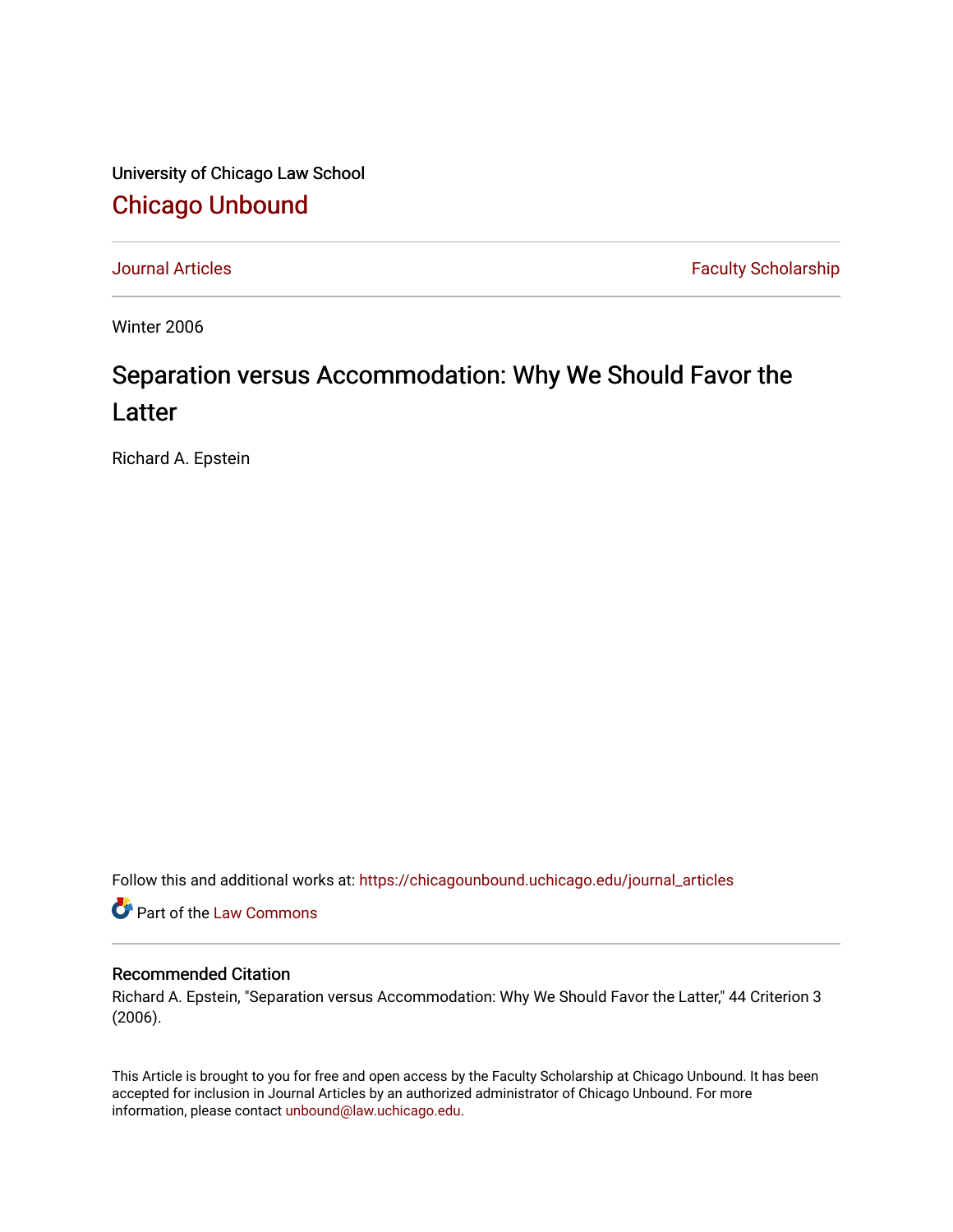# Separation versus Accommodation: Why We Should Favor the Latter

The question that<br>the Founding Pe<br>between church<br>private property,<br>political and relig The question that I shall address in this short article has been mooted extensively since the Founding Period, when Jefferson spoke of the creation of the wall of separation between church and state. That enduring image makes strong reference to notions of private property, because of the implicit boundary that it purports to draw between political and religious activities, each relegated to its respective sphere. An apt literary metaphor, appropriate to this side of the Midway, comes from Robert Frost:

Good fences make good neighbors. It is as though the two New England farmers can each prosper the most by doing nothing to interfere with the production of the other.

Buried in this instructive metaphor lies a strong appeal to some version of the minimal or night-watchman state which, while fashionable to some (such as myself), does not represent the current reality in the United States. But before we lament the current state of politics, I think that it is best to go back to the Founding Period to see if we can get some sense of how religion was thought about before the advent of the modern social democratic state. It would be a mistake to regard the views of that critical period as monolithic, for they were surely not. But there are some important tensions that we can identify that help clear the path toward a better understanding of the use and, more importantly, the limitations of Jefferson's enduring image of the wall of separation.

In earlier times and also today, political theory serves two offices: one is to justify the current state of affairs, and the other is to attack it. In our Constitution, we find a strong, consistent vision of limited government that works off the following paradigm. We begin with the notion that good fences do make good neighbors, and thus with the view that autonomy and private property form the sensible basis for any viable social union. The explanation for the fences is not all that different from Robert Frost's. The recognition that people have different values, aspirations, talents, temperaments, and, of course, religious beliefs means that a single life plan will not work for large numbers of disparate individuals, but would force all people to make unnecessary compromises that leave them unsatisfied. The idea of property,

The author delivered this essay on October 12, 2005, at a Wednesday lunch in Swift Common Room.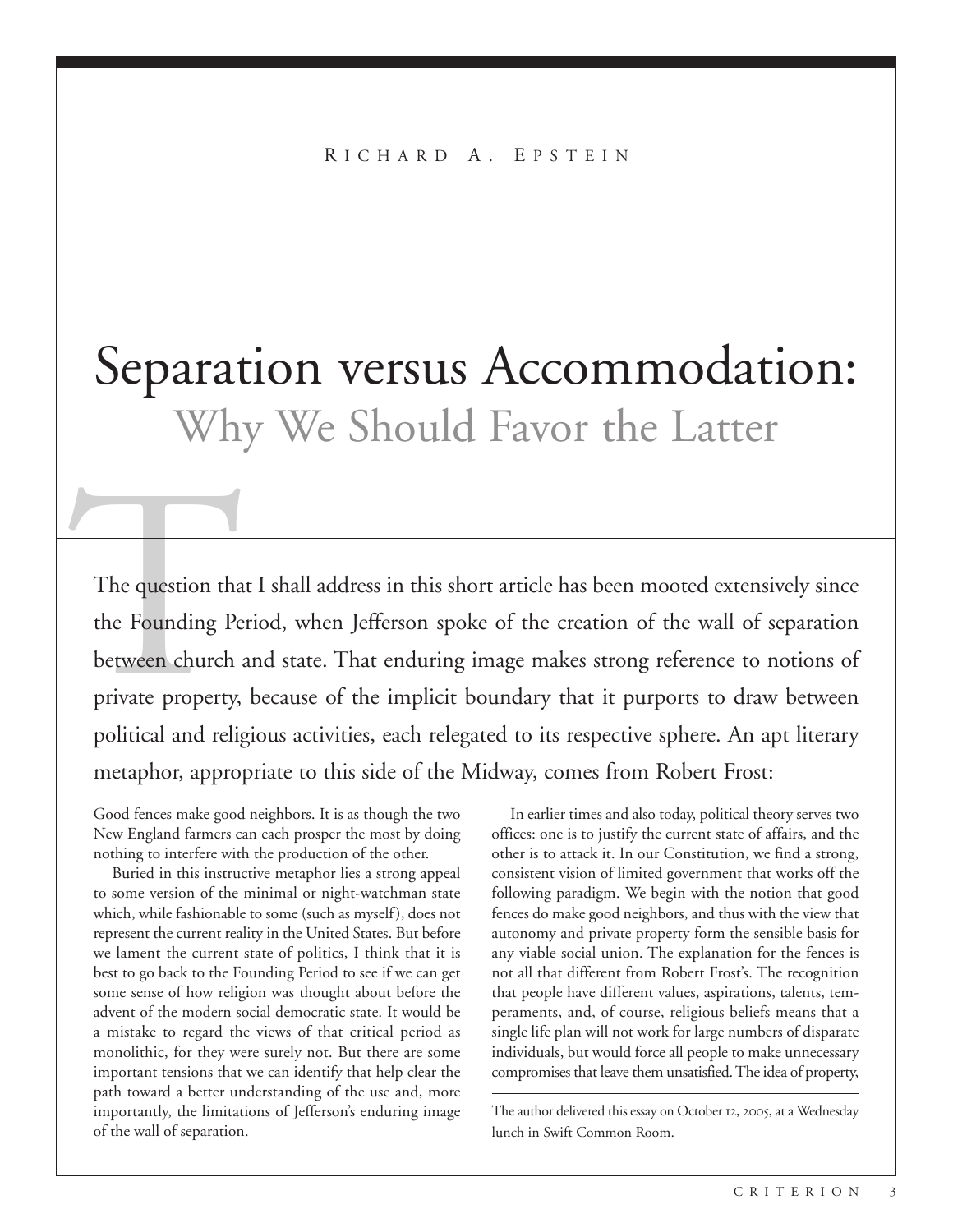. . . there is no obligation to celebrate strict separation as a permanent and desirable state of affairs.

which guarantees the exclusive right to some thing — most commonly, but not exclusively, land or chattel — embodies that ideal of separation. Once we are liberated from the necessity of making collective choices, then each of us can go his or her own way, so that life plans better match individual temperaments. You may prefer strawberry ice cream while I prefer chocolate; a system of private property means that neither of us has to settle for plain vanilla. You may be Roman Catholic, and I may be Jewish; neither of us has to settle for nondenominational prayer.

There are two critical but friendly qualifications that have to be made in this basic plan. The first is a clarification: Property and autonomy do not imply strict separation; rather, they praise the idea of separation for its role in the delineation of original rights of all individuals who are, in the words of John Locke, "free, equal, and independent" in a state of nature. But there is no obligation to celebrate strict separation as a permanent and desirable state of affairs. This position need not be maintained, as like-minded individuals wish to join forces for one of two reasons. Either they have complementary skills that allow them to achieve more together than working separately, or they have sufficiently similar tastes such that they prefer sociability to isolation. The key insight is that in both these ways gains from trade are still appropriate in all domains of life, temporal and spiritual.

These gains, moreover, can only be achieved through voluntary exchange and cooperation (where the former is a spot exchange like a purchase or lease, and the latter is a more enduring tie, as a partnership or association). The initial strong separation allows us to choose the people we work with, while excluding all others, so that the sorting mechanism increases the odds that the collaborative ventures will work. Without that right to exclude and to choose, the system will be severely compromised because the fit between separate and distinctive persons cannot be maintained. It is a piece of sensible folk wisdom among lawyers that the single most important feature of a contract is not what it says, but who it is with. Choosing good trading partners or collaborators is the key to business and social success, in both secular and religious pursuits. So property and exclusion are not the antithesis for cooperation, but the prerequisite for it.

The second point is not a clarification, but a necessary emendation. The sad truth is that, standing alone, this wholly voluntarist model fails because it cannot sustain itself against the incessant forces of disorder. The social contract theory fills this gap by postulating a situation whereby each person surrenders some portion of his liberty and property to the state in exchange for the provision of greater security for the rest. There is in the end no total separation, because some collective endeavor is needed to make sure that the voluntary ones work well. The questions of constitutionalism within this framework simply ask what set of institutions is most likely to confine state power to its proper sphere that is, to making the old model of separation plus voluntary exchange work. That in turn leads quickly into a discussion about the preservation of property and liberty, and restrictions on the power to tax (chiefly in the form of a flat tax over various forms of income) and a requirement of compensation for property that is taken when private owners resist the sale of strategically located land.

## Enter Accommodation

 $\prod_{\text{svst}}$ n light of these opening remarks, one way to look at this approach to political theory is as a set of collective accommodations that start off from a separatist base. The system stood in the Founding Period, moreover, in sharp opposition to the common view that the cooperation between church and state led to some highly distasteful practices. The most obvious of these was religious persecution by state authorities at the instigation of the dominant religion. That was often joined by the view that persons or groups (such as Native American tribes) outside the faith could not get compensation when stripped of their lands. Judged by that baseline, impositions of explicit religious qualifications for public office were instances that cried out for some degree of separation between church and state, for example, by the basic constitutional norm that precluded religious tests for service in public office. This form of favoritism led to an uneasiness with an "established church," that is, one that receives the support of all through public exactions, even though it represents the will of only some segment of the population. Note that the litany of complaints is effectively neutralized by a system of strict separation even before we start to speak of the modern concern with the accommodation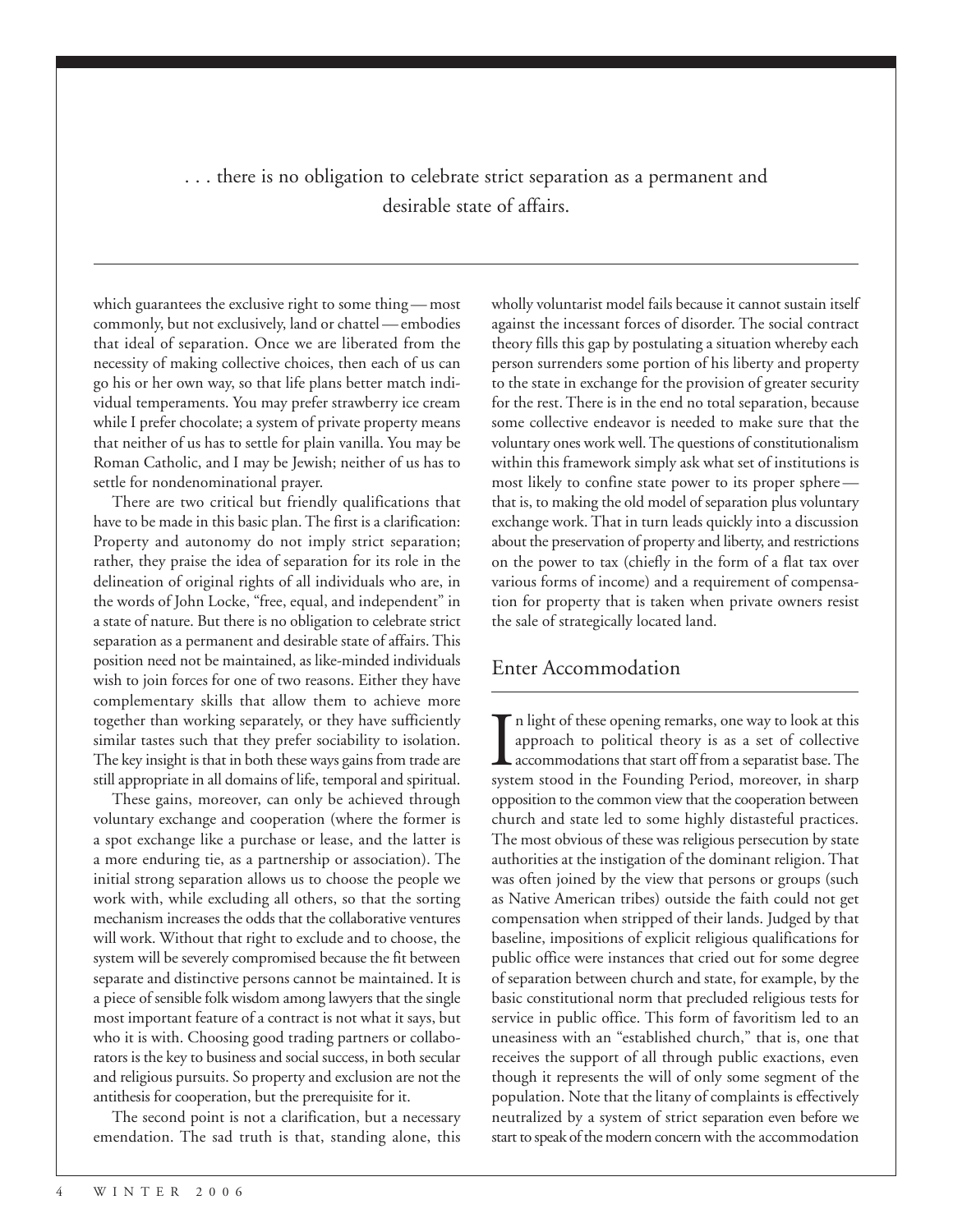As the need for cooperation across various activities increases, the separation principle becomes less fit for the challenges that lie ahead.

of religious beliefs in a secular state. But it should not be thought that the modern defense of accommodation would allow any of these practices to flourish either. On the contrary, the sensible theory of accommodation has no truck with any practice that seeks to advance one religion at the expense of its rivals, or indeed all religions at the expense of nonbelievers. Rather, it only makes this modest proposal: Knock down the wall of separation for those cases in which all individuals, regardless of religious persuasion or affiliation, or lack thereof, will prosper. In other words, accommodations will pass muster only if they meet the relatively stringent test for a social contract: a set of exactions that improves the lot of all individuals relative to their previous state of well-being in equal proportion; that is, without altering the balance of advantage among them.

#### Why Accommodate?

Within this basic framework, the question then<br>accommodation—works best in addressing<br>the full range of problems that arise in the modern welfare is which of these two visions — separation or accommodation — works best in addressing state. The point here is not to denigrate the achievements that the principle of strict separation made in dealing with the political abuses of earlier times. But circumstances have changed in two ways: The major abuses of previous times have been curbed, while the consistent expansion of state activities requires a level of coordination between secular and religious activity that the separationist doctrine will not allow. These changes in our political constitution do not justify relaxing our vigilance with regard to two forms of incursion that should remain off limits: religious institutions taking advantage of secular institutions, and, conversely, secular institutions taking advantage of religious ones.

No one can claim that the choice between accommodation and separation is clear cut; if it were, a social consensus on these power relationships would have been reached long ago. But, while caution is always needed, the basic point remains true. As the need for cooperation across various activities increases, the separation principle becomes less fit for the challenges that lie ahead. So let us acknowledge that the separationist view is simpler to administer, and thus less subject to erosion by the set of political forces that constantly seek to undermine it. That said, it has, in my opinion, the greater disadvantage in that it prevents the use of state power to increase the welfare of all in the same proportions — something that the accommodationist view allows for, though at the cost of a more delicate system of administrative oversight of the permitted forms of cooperation.

There is, moreover, a powerful asymmetry between church and state that drives us toward accommodation even within the framework of classical political theory, once we get past the initial set of abuses that drove the separationist impulse. The enduring relationship between church and state is not one of equal but divided power, as was the relationship between two Roman consuls. The state has the monopoly of force within the jurisdiction, and all other residual rights (such as self-help or self-defense) are subject to its oversight. That includes the use of force by religious groups, even in their self-protection. The United States has many police forces — local and state, with the FBI thrown in for good measure — and no religious police forces. The system of separation cannot prohibit any of our established police forces from providing services to religious institutions. The United States also has lots of roads and infrastructure, but no principle of separation could make it illegal to allow religious vans on public roads or to keep religious materials from the U.S. Post Office — itself a regrettable monopoly.

Thus we reach our first critical junction. If religious institutions are part of the social contract, then they cannot be left out in the cold with respect to the two fundamental obligations of the small state: protection and access to infrastructure and other essential facilities. But here the risk moves in the opposite direction: No longer is the concern that one religion will gain huge influence and preferences because of its alliance with national, state, or local government. Now the tables are turned: Once it is determined that the service must be supplied, religious institutions should not be reduced to second-class status.

In some cases, the application of the problem takes care of itself. Just use the same tolls on public roads, collect the same gas taxes, and use the standard rate structure for public utilities. The key here is that a principle of accommodation allows the state to furnish these essential facilities to religious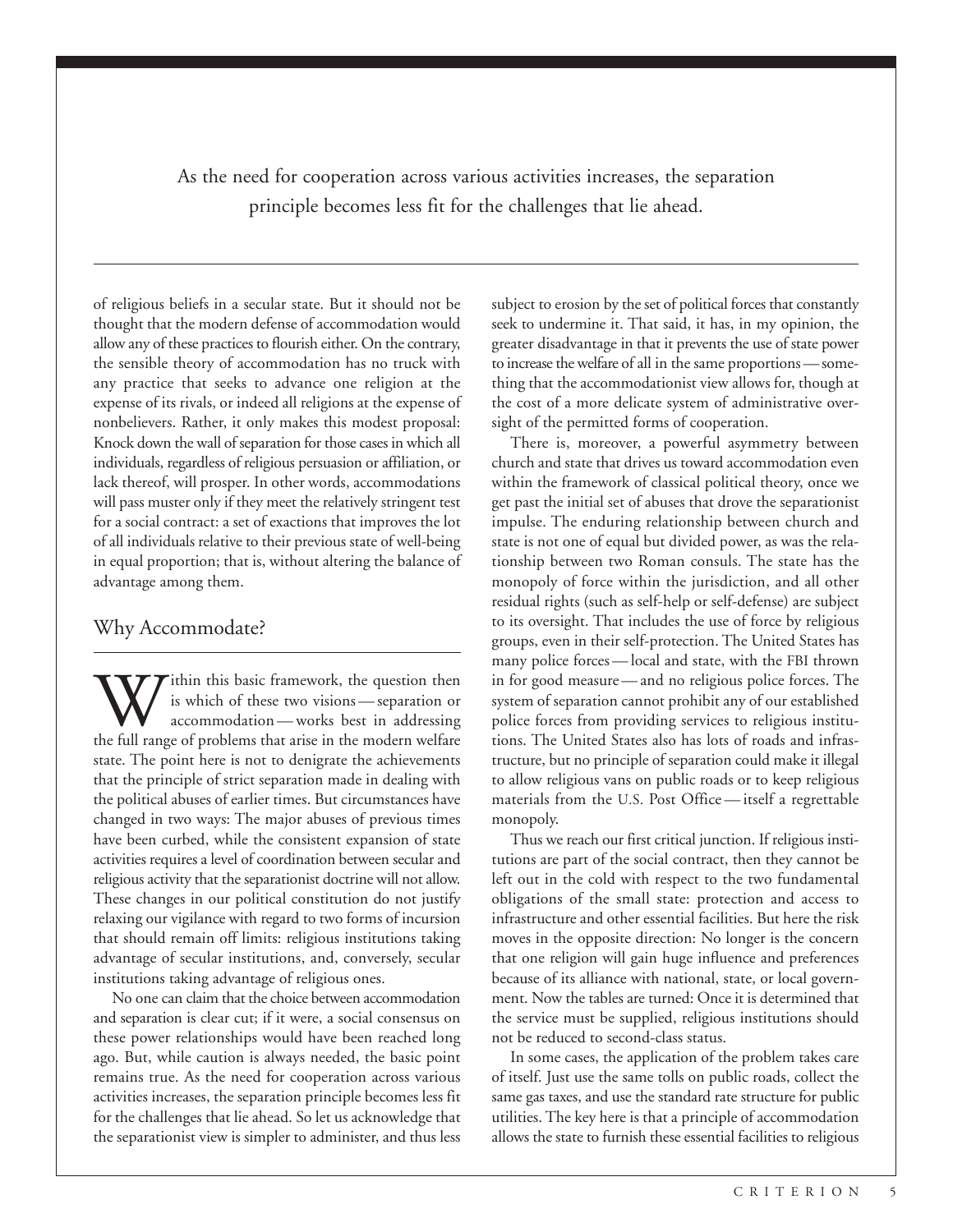The key insight here is that all businesses must have in their internal operations a greater degree of latitude than regulators have in overseeing the economy.

organizations, but requires that they pay for them under the same rate structure as everyone else. The principle of strict separation is thus replaced by a nondiscrimination rule similar to that which assures that citizens of one state are able to do business in another state on equal terms with local residents.

The situation, however, becomes more difficult when services are not priced separately, as is often the case with real estate taxes that are used to fund a full range of government services, from schools to sewers. The current view allows for the exemption of religious institutions from these local taxes on grounds that are troublesome, to say the least. Conventional thinking tells us to lump them in with other forms of charity and fraternal organizations, and that they are not singled out for advantage. Even so, the power of religious institutions (from which only some benefit) is increased relative to that of their nonreligious competitors who need not get the same subsidy. But here the taxes are often a substitute for direct services, and if you do not pay for them, then someone else must. The separationist position would not allow the provision of the service. The accommodation position requires the provision of the service but demands the elimination of the subsidy. We thus find that it resonates with the standard appeal to limited government. You can and should mix church and state subject to one condition: no cross subsidies.

The question then is how all this plays out. In the earlier times, once the problem of corruption and favoritism in appointment to public office was overcome, the residual tensions would be far less than they are today, when the state injects itself into every area of social life. We do not have to deal with the role of religion in public schools, for example, if we do not have public schools in the first place. Quite simply, the fewer the activities that the government undertakes, the less the pressure on church-state relationships. Yet all is not so easy, even in the smallest of states. As a general matter, the state works in two separate fashions. In the first, it taxes and regulates in order to maintain social order. In this regard, the correct position is one that includes religious organizations in the mix, but on terms that do not (to the extent that it is possible with human institutions) alter the relative strength of religious versus nonreligious groups. Nor should state intervention alter the balance among different religious groups.

Greater difficulties arise, however, with the second side of the coin. Even in small states the government does more than regulate. At minimum, it must hire employees to operate its various systems. In addition, it necessarily supplies infrastructure (such as roads) and public spaces (such as squares and parks), all of which are open to all people on terms of equal access. The question here is how it ought to manage these operations and these spaces. Both require more work than does a system of regulation and taxation, because now all levels of government discharge highly complex and sensitive management functions. The situation only gets more complicated with education. Let us consider representative cases from these three areas.

#### Employment

onsider a simple example. Suppose that a Jewish military chaplain wants to wear a keepah during working hours when a general and neutral military regulation, adopted for other reasons (uniformity within the armed forces) prohibits the use of all headwear. We have a liberal system that now seeks to obey the tenets of both prongs of the religion clauses, intended to preserve the free exercise of religion on the one hand, without establishing any religion on the other. Walking this tightrope is not easy. First, the conscientious government wishes (in line with the minimal state) to minimize the interference of the state in the religious affairs of its citizens. Second, that government wants to avoid any establishment of religion that is introduced when cross subsidies are given to religious groups or individuals. We thus have a tough situation. To restrict the use of the keepah is to pose a limit on religious liberties; this does not comport with the usual prohibitions against the use of force and fraud that are the hallmarks of the small state. But to allow the wearing of the keepah is to give this person some advantage over other individuals who are not allowed to wear headwear of their choice, be it a turban or a baseball cap. And the problem becomes no easier if we allow the keepah but ban the turban, which is more likely to pose additional administrative hazards.

The key insight here is that all businesses must have in their internal operations a greater degree of latitude than regulators have in overseeing the economy. Running a business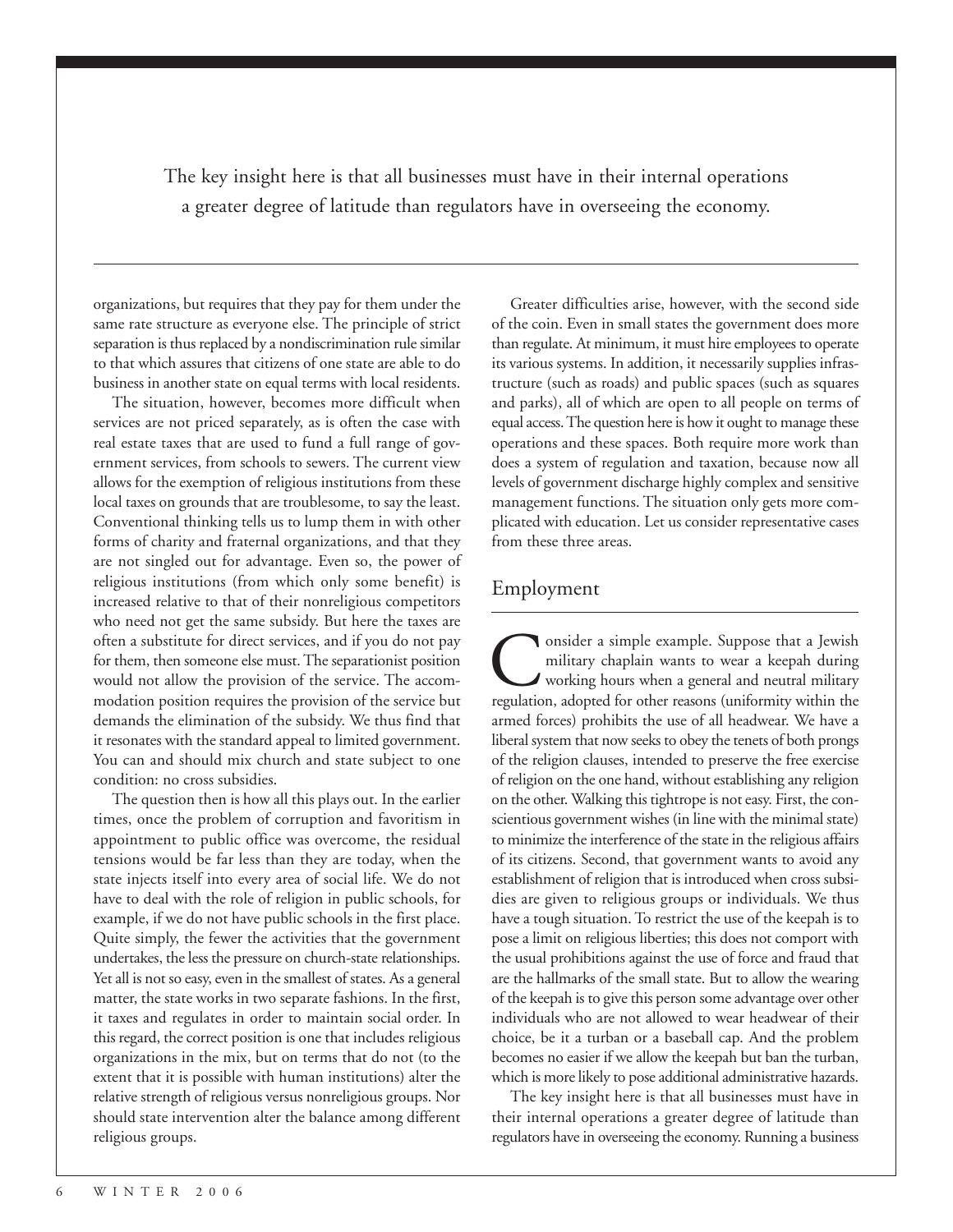. . . the strong neutrality principle, like any principle of strict separation, cuts too deeply into the exercise of religious liberty.

means making soft and debatable judgments about who gets along with whom, and under what circumstances. Those judgments necessarily require some degree of managerial discretion. In my view, this argument is so powerful that we should never allow the government to oversee the hiring or firing of any individuals in private firms. Voluntary sorting in labor markets will outperform any effort to impose either a strict antidiscrimination norm or an affirmative action program, or elements of both. But the state organization cannot be allowed that degree of freedom, given that it operates with public funds and has genuine coercive powers. It could not, without upsetting the political balance, exclude members of certain religions from military service altogether. So all this results in some lower standard of judicial review for the military.

When faced with this problem in Goldman v. Weinberger (1986), the Supreme Court opted in favor of discretion on the grounds that "neutral rules" were the best way to navigate the delicate line between the free exercise and establishment clauses. The simple recitation of the clause helps illumine the issues at stake: "Congress shall make no law respecting an establishment of religion, or prohibiting the free exercise thereof." The tension between these two clauses quickly becomes apparent. Any restriction on the personal liberties of religious persons runs into the free exercise clause. Any special protection of religious liberty runs into the establishment clause. In this case, the Court threw up its hands in frustration, and took the position that Congress had to decide whether to veer too far in one direction or the other, so that the constitutional challenge failed. I tend to think that the Court was wrong in this conclusion, because this was one instance in which a rule that was neutral on its face exerted a disparate impact on religious individuals. Most people could care less about the rules on headwear, but an observant Jew does not have the luxury of that indifference. Rather than rest on the neutrality principle, I would follow the commonly held view that the restriction should be struck down in the absence of some specific demonstration of why this restriction was needed to maintain military efficiency or discipline in an office setting. (In truth, the whole matter could have been averted by a more sensible commanding officer.) Deciding when to force the state to give and when not will require courts to show some discretion in

deciding which accommodations to require and which to resist. But the strong neutrality principle, like any principle of strict separation, cuts too deeply into the exercise of religious liberty. The implicit test that I use to break the impasse is this: If private employers have some discretion, would a solid majority of them take the position that wearing the keepah is acceptable, or would they push hard to ban all headwear? My causal empiricism says that the keepah will be allowed in office settings. Battlefield conditions may well require different answers, but it should be relatively easy to explain why various forms of headwear and the like should not be used. In other words, the lenient standard of review seems appropriate here, but it is not without teeth.

#### Public Spaces

ur second collective example involves the use of public spaces by religious organizations. The basic nondiscrimination principle takes care of this problem without difficulty when, for example, religious groups just want to drive their vans along the public highways. But the situation becomes much more difficult when religious groups seek to use public spaces for their own expressive functions, that is, to present their own worldviews to the public at large. The questions that arise are numerous. For example: May religious organizations rent public spaces for their own events? May they mount displays of religious exhibits in public spaces?

In dealing with these issues, the strict separationist is inclined to answer these questions in the negative. In their view, there are plenty of private places in which such activities could take place — so why bring religious activities into public spaces? The other side argues that this exclusion amounts to discrimination against religious groups, which are prohibited from using facilities routinely made available to other private groups for private purposes. Hence, their view is that the activities should be allowed to proceed on the same terms and conditions that apply to other parties.

A litmus test analogous to the one above would put the question this way: How could a conscientious owner of private space respond to these different pressures? More specifically, would ordinary sectarian private schools, for example, ban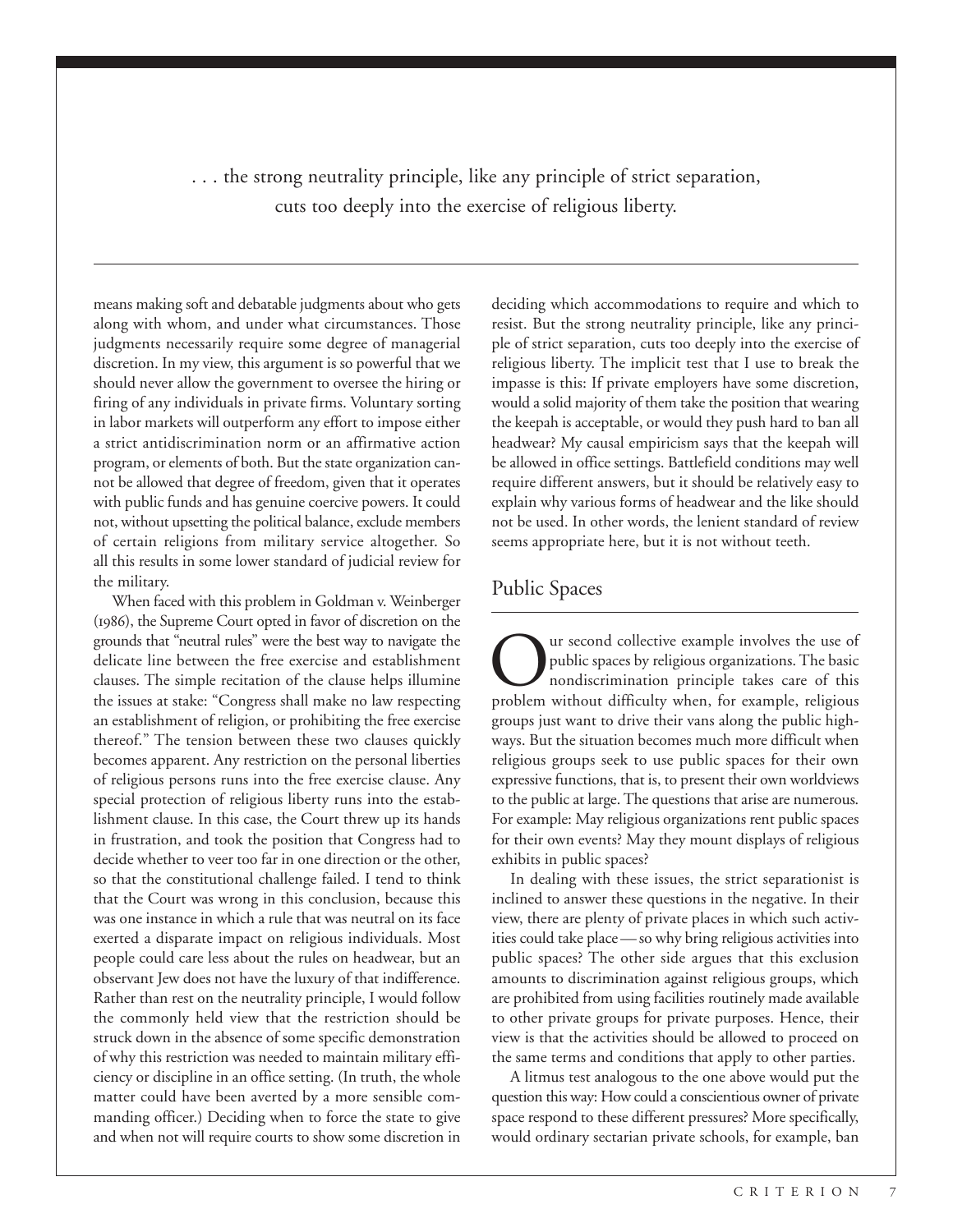When it is hard to find the ideal intellectual balance, some respect should be paid to the use of tradition as a stabilizing force.

all religious songs on their premises, or would they have to allow participation in some carefully regulated setting of religious activities, such as a lobby sing that included songs from all represented religious groups? Here there is no single answer, for some thoughtful teachers, parents, and students would opt for the strict separationist approach. On balance, I think that most would choose the "all in," as opposed to the "all out," approach on the grounds that it allows for richer experiences for all concerned. At that point, the concern is with balance and restraint in representation on the one hand, and with the protection of the rights of those individuals who wish not to participate in these activities on the other.

My sense is that these guidelines, blurry as they are, work best in public places. They would allow both the crèche and the menorah to be located outside city hall, rather than demanding that the holiday season pass in silence. And they would allow all groups with proper permits to conduct services in public places, subject to the usual restraints. But there are limits, which are well captured in two recent Supreme Court cases, Van Orden v. Perry (2005) and McCreary County v. ACLU (2005), both of which were decided by 5to-4 votes — in opposite directions. Van Orden raised the question of whether the establishment clause prevented the inclusion of a six-foot monolith of the Ten Commandments in a display before the Texas state capital, which contained a wide assortment of monuments and historical markers that had been in place for about forty years. A single citizen who encountered the monument on his trip to the site sought to have the monolith removed, on the grounds that it was a violation of the establishment clause.

I think that the decision to let that exhibit stand was correct. Four members of the Court (Rehnquist, Scalia, Kennedy, and Thomas) supported this decision on broad grounds of the key role of religion in public life. I prefer the approach of Justice Breyer, who supplied that critical fifth vote on narrower grounds. All establishment clause cases are tricky when a single citizen tries to upset a strong community consensus in the opposite direction. And the inclusion of religion along with other influences in American life does not seem to pose the threat of religious domination of public institutions. Even if one might be uneasy about the initial decision to mount the original exhibit, some respect for settled expectations should allow an exhibit that has been on display for over 40 years to stay there. When it is hard to find the ideal intellectual balance, some respect should be paid to the use of tradition as a stabilizing force.

I also think that Breyer was correct, in McCreary County, to join with the four dissenters from the Van Orden case (Stevens, O'Connor, Souter, and Ginsburg) to strike down displays of the Ten Commandments in Kentucky county courthouses. It was quite clear that this exhibit had been pushed hard by religious groups. Their original efforts to have only the Ten Commandments on display was aborted because of obvious establishment clause concerns: Putting a source of law in a court house does suggest that it has disproportionate influence over judicial deliberations — and that result was not sanitized by a new installation surrounding the Ten Commandments of other symbols of American life, such as a copy of the Star-Spangled Banner, to conceal the original motivation.

In cases like this it is easy to see why grounds of distinction between the two exhibits in public spaces are hard to defend, and hence it is easy to praise the stout consistency of the eight justices who voted either up or down in both cases. But in the end, since the issue does count as one of balance, the Breyer approach offers about the right compromise in an area that will always require some measure of judgment and discretion. No one thinks that the establishment clause concerns are stronger in Van Orden than in McCreary County. Why not draw the line between them?

#### Education

**OUR ALTE SERVIER CONTEND ASSESS** there are two very different forms of concern. One is whether individual students should be allowed to opt out of the public system of education in order to there are two very different forms of concern. One is whether individual students should be allowed to opt out of the public system of education in order to enroll in private religious schools or whether the state may force them to remain in it. On this point, the separationists are in general happy to see the creation of private religious schools, because it helps cordon off the influences of religion in public space. The accommodationists think that opting out of public institutions is a way to correct against the dangers of a state monopoly in education. Thus the easy